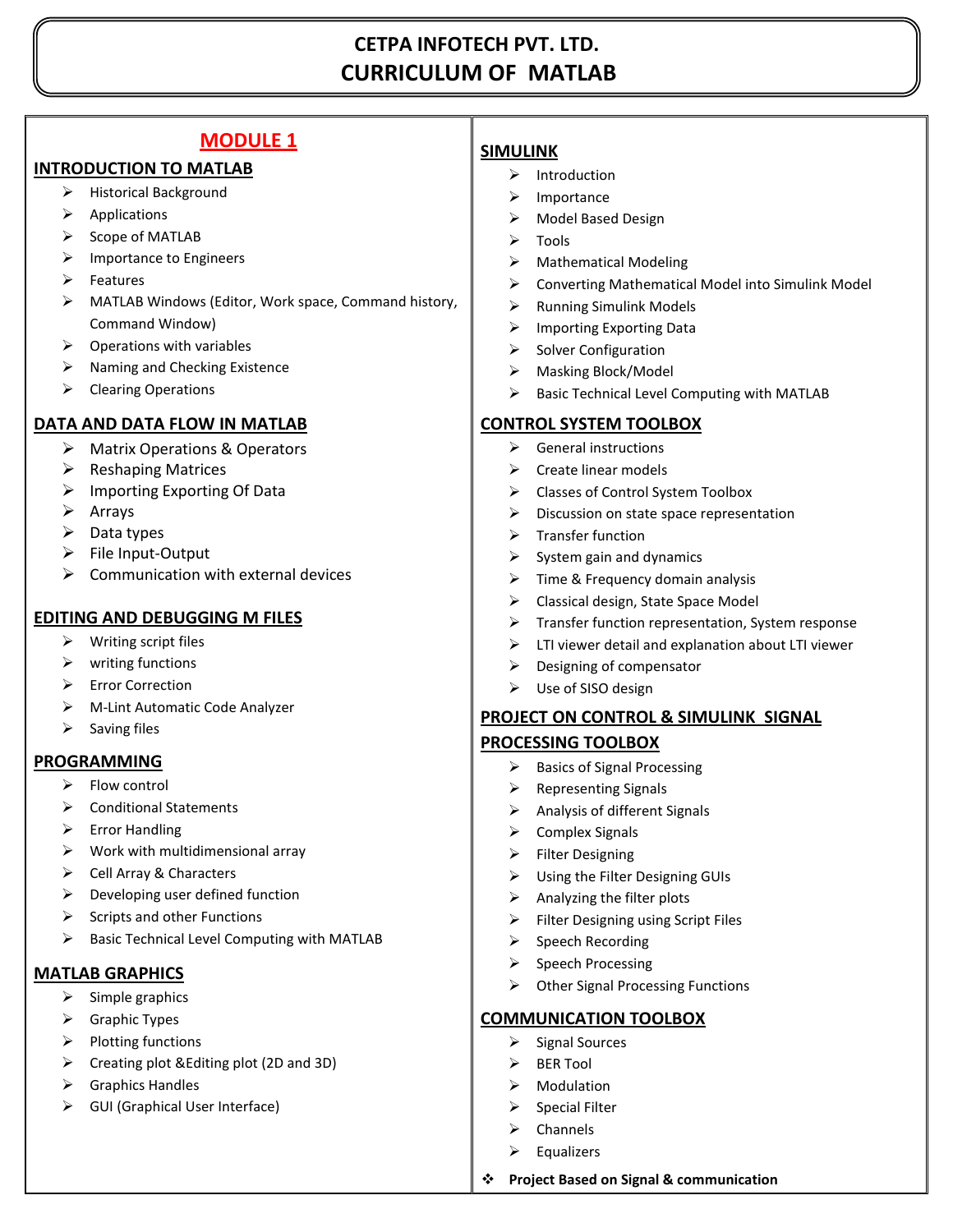## **MODULE 2**

### **IMAGE PROCESSING TOOLBOX**

- $\triangleright$  Reading and Writing Image Data
- $\triangleright$  Displaying and Exploring Image
- $\triangleright$  Spatial Transformation
- $\triangleright$  Image Registration
- $\triangleright$  Designing and implementing 2D linear Filters for Image Data
- $\triangleright$  Morphological Operations
- $\triangleright$  Transforms
- $\triangleright$  Analyzing and Enhancing Images
- $\triangleright$  ROI based Processing
- $\triangleright$  Neighborhood and Block operations

### **COMPUTER VISION SYSTEMS TOOLBOX**

- $\triangleright$  Input, Output, and Conversions
- $\triangleright$  Display and Graphics
- $\triangleright$  Registration and Stereo Vision
- $\triangleright$  Motion Estimation and Tracking
- ▶ Geometric Transformations
- $\triangleright$  Filters, Transforms, and Enhancements

**Project Based on Image & Computer Vision** 

## **FUZZY LOGIC TOOLBOX**

- $\triangleright$  Basic introduction to fuzzy logic
- Fuzzy Versus Non-fuzzy Logic
- $\triangleright$  Foundations of Fuzzy Logic
- $\triangleright$  Fuzzy Inference Systems
- $\triangleright$  Building Systems with Fuzzy Logic Toolbox Software
- $\triangleright$  Building Fuzzy Inference Systems Using Custom Functions
- $\triangleright$  Working from the Command Line
- $\triangleright$  Working in Simulink Environment
- $\triangleright$  Simulating Fuzzy Inference Systems Using the Fuzzy Inference Engine

## **NEURAL NETWORK TOOLBOX**

- $\triangleright$  Network Objects, Data, and Training Styles
- $\triangleright$  Multilayer Networks and Backpropagation Training
- Control Systems
- $\triangleright$  Radial Basis Networks
- $\triangleright$  Self-Organizing and Learning
- Vector Quantization Nets
- $\triangleright$  Adaptive Filters and Adaptive Training

#### **STATEFLOW IN SIMULINK**

- $\triangleright$  Stateflow Chart Concepts
- $\triangleright$  Stateflow Chart Notation
- $\triangleright$  Stateflow Chart Semantics
- $\triangleright$  Building Mealy and Moore Charts
- Using Actions in Stateflow Charts
- $\triangleright$  Stateflow Design Patterns
- $\triangleright$  Truth Table Functions for Decision-Making Logic
- $\triangleright$  Using Simulink Functions in Stateflow Charts
- $\triangleright$  Debugging and Testing Stateflow Charts
- $\triangleright$  Exploring and Modifying Charts
- $\triangleright$  Semantic Rules Summary
- $\triangleright$  Semantic Examples

# **ANALYSIS OF C MEX FILES**

- ▶ C/C++ Source MEX-Files
- $\triangleright$  Examples of C/C++ Source MEX-Files
- $\triangleright$  Debugging C/C++ Language MEX-Files
- $\triangleright$  Handling Large mxArrays
- > Memory Management
- Large File I/O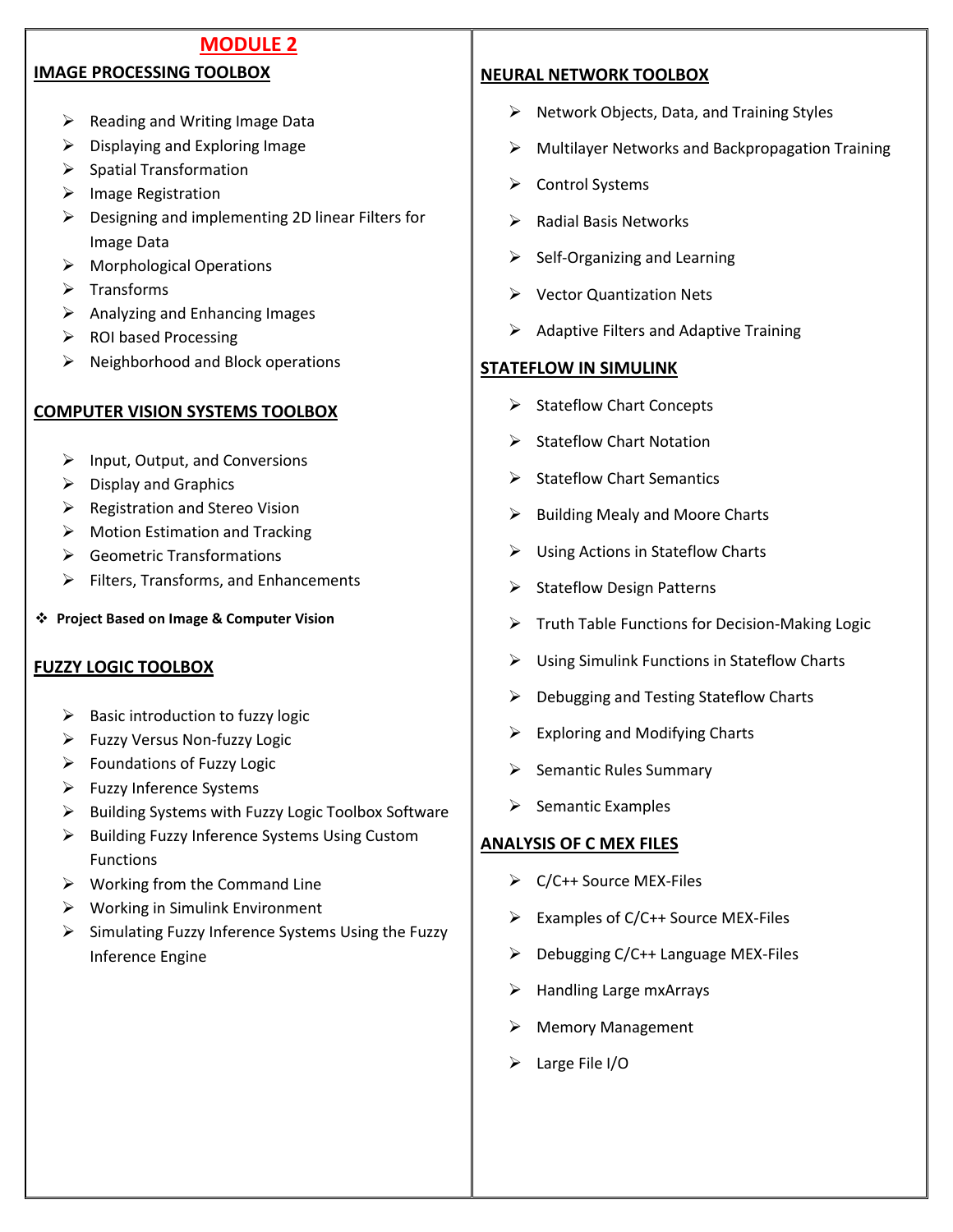#### **MODULE 3: EMBEDDED MATLAB**

#### **INTRODUCTION TO EMBEDDED SYSTEM FOR MATLAB**

- $\triangleright$  Basic components of Embedded System
- > Hardware Classification of Embedded System
- $\triangleright$  Programming Language Classification of Embedded System
- $\triangleright$  Advantage & Disadvantage of Low level & High level Programming Languages.
- $\triangleright$  Type of Microcontroller
- Memory Classification

### **EMBEDDED SYSTEM DEVELOPMENT TOOLS**

- $\triangleright$  Assembler
- $\triangleright$  Interpreter
- $\triangleright$  Compiler
- $\triangleright$  Simulator
- $\triangleright$  Emulator
- $\triangleright$  Debugger

#### **AVR ARCHITECTURE & INSTRUCTIONS**

- Classification of Von-Neumann and Harvard Architecture
- $\triangleright$  Difference between RISC and CISC
- Memory Classification (Primary & Secondary)
- $\triangleright$  Data Transfer Instructions
- $\triangleright$  Arithmetic Instructions
- $\triangleright$  Logical Instructions
- $\triangleright$  Conditional Instructions

## **I/O PORT PROGRAMMING**

- $\blacktriangleright$  Led Interfacing
- $\triangleright$  7 Segment Display Types
- > 7 Segment Interfacing

## **I/O PORT PROGRAMMING**

- $\blacktriangleright$  Led Interfacing
- $\triangleright$  7 Segment Display Types
- $\triangleright$  7 Segment Interfacing

#### **MOTORS INTERFACING & SENSORS**

- $\triangleright$  Introduction to Motors
- $\triangleright$  DC Motor Interfacing
- $\triangleright$  Stepper Motor Interfacing
- $\triangleright$  Introduction to Sensing Devices
- $\triangleright$  Different Type of Sensors

#### **INTRODUCTION TO MATLAB ARDUINO TOOL**

- $\triangleright$  Introduction to Arduino Boards and Shields
- $\triangleright$  Arduino IDE Introduction
- $\triangleright$  Programming in Arduino
- $\triangleright$  Arduino Interfacing With MATLAB

#### **PERIPHERAL INTERFACING WITH MATLAB ARDUINO**

- $\blacktriangleright$  Led Interfacing
- $\triangleright$  7 Segment Interfacing
- $\triangleright$  DC motor Interfacing
- $\triangleright$  Stepper motor Interfacing

#### **INTRODUCTION TO SIMULINK ARDUINO TOOL LIBRARY**

- $\triangleright$  Arduino Interfacing With Simulink
- $\triangleright$  Standalone Application Development Using Simulink
- **Projects on Interfacing between Arduino, MATLAB and Simulink**